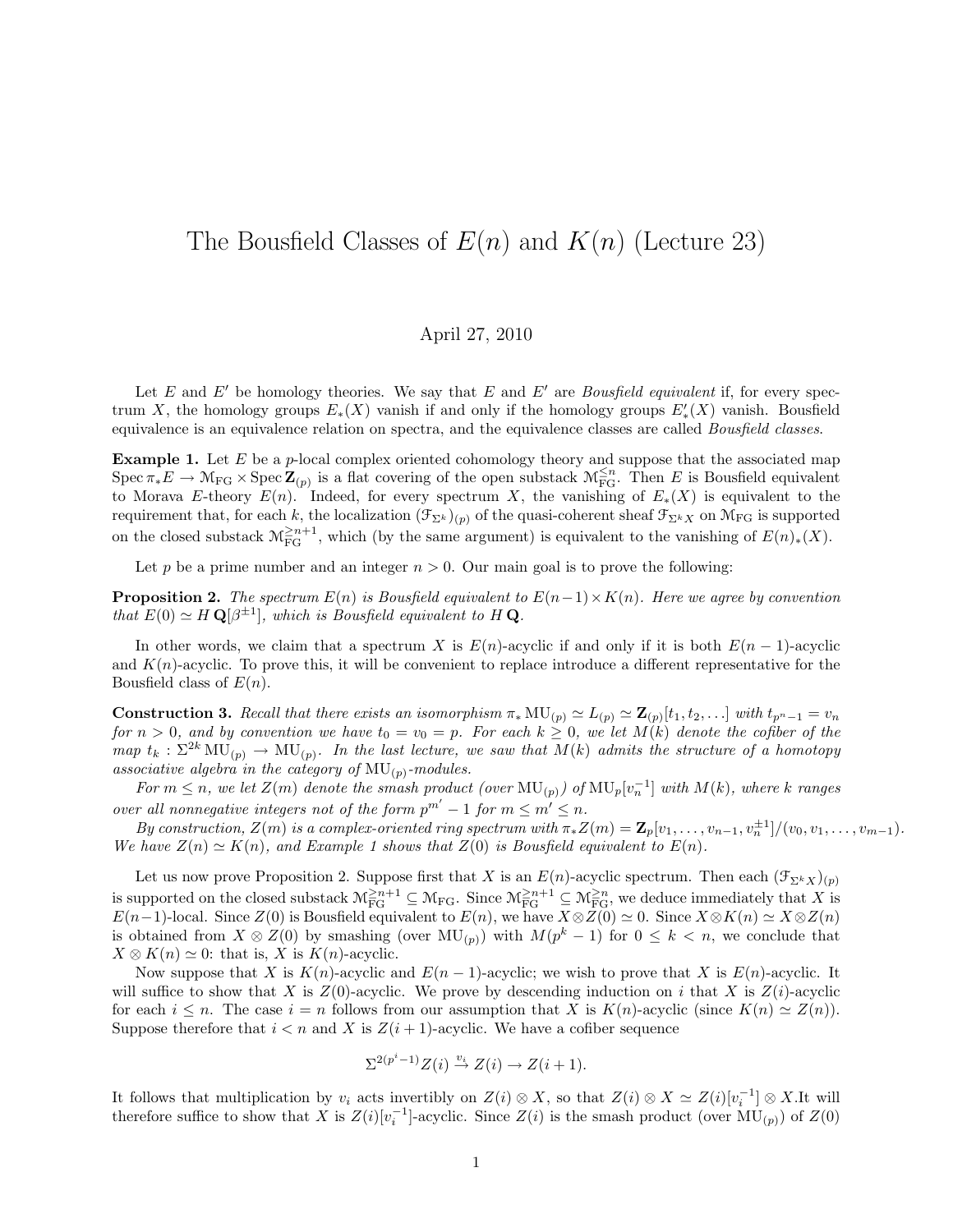with  $M(p^j-1)$  for  $0 \leq j < i$ , it will suffice to show that X is  $Z(0)[v_i^{-1}]$ -acyclic. Using Example 1, we see that  $Z(0)[v_i^{-1}]$  is Bousfield equivalent to  $E(i)$ : since X is  $E(n-1)$ -acyclic and  $i < n$ , the first part of the proof shows that X is  $E(i)$ -acyclic and therefore  $Z(0)[v_i^{-1}]$ -acyclic as desired.

We now discussion the relationship between  $E(n)$ -localization and  $K(n)$ -localization. As a prototype, suppose that M is a finitely generated abelian group and we wish to describe its localization  $M_{(p)}$  at a prime p. We can recover this localization as a fiber product



where  $\widehat{M}$  denotes the p-adic completion of M. To obtain a similar picture in our setting, we will need the following nontrivial fact:

**Theorem 4** (Smash Product Theorem). The localization functor  $L_{E(n)}$  is smashing.

Fix a spectrum  $X$ , and form a pullback diagram



There is an evident map  $\alpha: X \to X'$ .

**Proposition 5.** The map  $\alpha$  exhibits X' as an  $E_n$ -localization of X.

Since every  $E(n)$ -acyclic spectrum is  $E(n - 1)$ -acyclic, every  $E(n - 1)$ -local spectrum is  $E(n)$ -local; similarly, every  $K(n)$ -local spectrum is  $E(n)$ -local. Since the collection of  $E(n)$ -local spectra is stable under fiber products, we conclude immediately that  $X'$  is  $E(n)$ -local. To complete the proof, it will suffice to show that the map  $\alpha$  is an  $E(n)$ -equivalence. By Proposition 2, it suffices to show that  $\alpha$  induces both a K(n)-equivalence and an  $E(n-1)$ -equivalence. In other words, we must show that the diagrams

$$
X \otimes K(n) \longrightarrow (L_{K(n)}X) \otimes K(n) \qquad X \otimes E(n-1) \longrightarrow (L_{K(n)}X) \otimes E(n-1)
$$
\n
$$
\downarrow \qquad \qquad \downarrow \qquad \qquad \downarrow
$$
\n
$$
(L_{E(n-1)}X) \otimes K(n) \longrightarrow (L_{E(n-1)}L_{K(n)}X) \otimes K(n) \qquad (L_{E(n-1)}X) \otimes E(n-1) \longrightarrow (L_{E(n-1)}L_{K(n)}X) \otimes E(n-1)
$$

are homotopy pullback squares. For the square on the right, this is obvious, since the vertical maps are both homotopy equivalences. For the square on the left, the upper horizontal map is a homotopy equivalence; we are therefore reduced to proving that the map  $L_{E(n-1)}X \otimes K(n) \to (L_{E(n-1)}L_{K(n)}X) \otimes K(n)$  is an equivalence. This is a consequence of the following more general statement:

**Lemma 6.** Let X be any spectrum. Then  $L_{E(n-1)}X$  is  $K(n)$ -acyclic.

*Proof.* Since  $L_{E(n-1)}$  is smashing, we have  $(L_{E(n-1)}X) \otimes K(n) \simeq X \otimes L_{E(n-1)}K(n)$ . It therefore suffices to show that  $L_{E(n-1)}K(n) \simeq 0$ : in other words, that  $E(n-1) \otimes K(n) \simeq 0$ . This follows from the observation that  $E(n-1) \otimes K(n)$  is complex orientable, and the associated formal group must have height  $\leq n-1$  and exactly n.  $\Box$